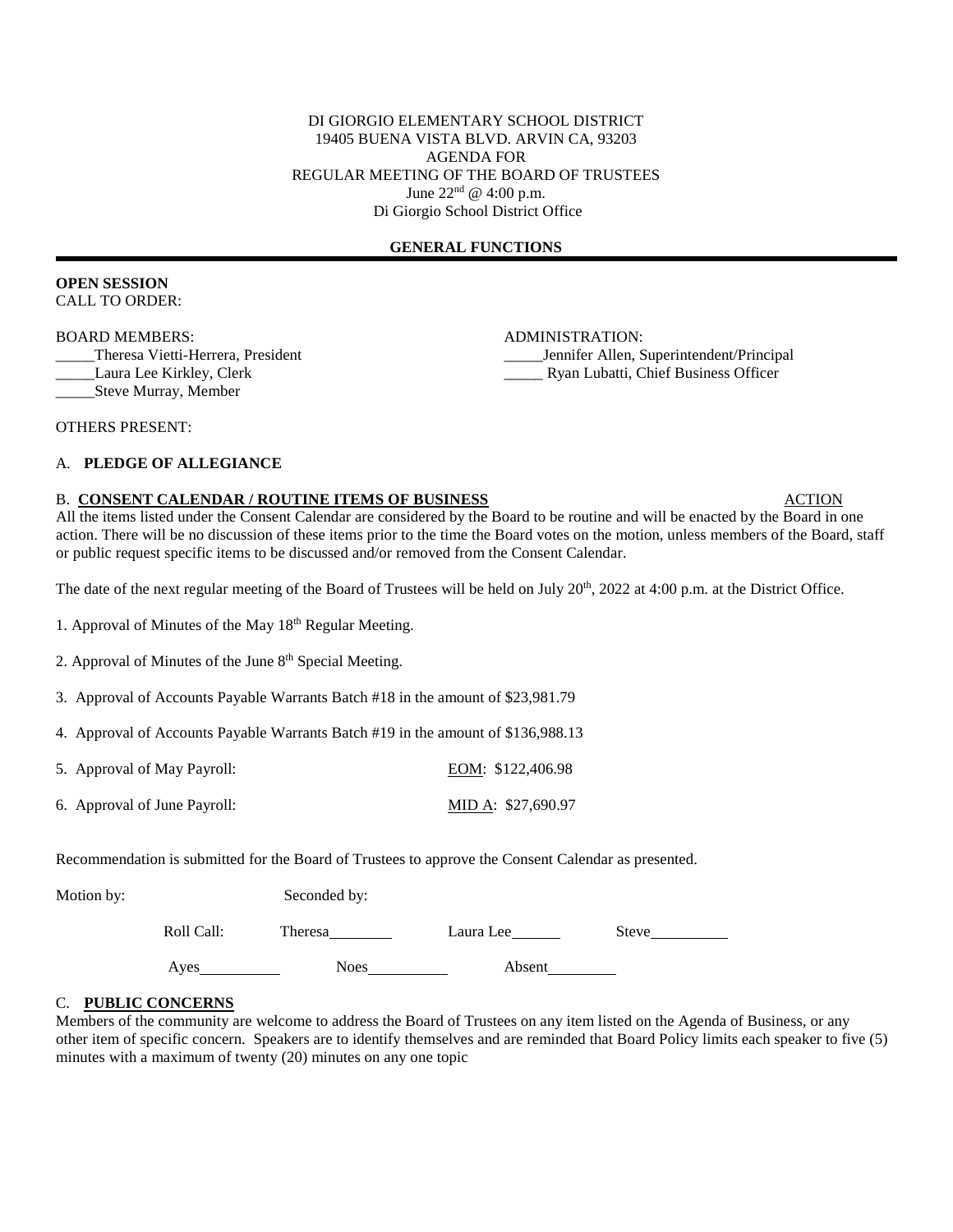# **COMMUNICATIONS & CORRESPONDENCE**

| 2021-2022 ENROLLMENT |             |     |
|----------------------|-------------|-----|
| Randel               | (TK/K) 3/26 |     |
| Naeem                | (1)         | 21  |
| Sawyer               | (2)         | 25  |
| Sanchez              | (3)         | 25  |
| De Hoyos             | (4)         | 15  |
| Tinsley              | (5)         | 21  |
| Perreault            | (6)         | 26  |
| Kenefsky             | (7)         | 23  |
| Weller               | (8)         | 26  |
| <b>Total:</b>        |             | 211 |

## **STUDENTS**

|    | A. APPROVAL OF INTERDISTRICT TRANSFERS<br>It is recommended that the Board approve the following interdistrict transfers from the Arvin Union School District.<br>Saul Rico - Kindergarten |         |                                                                                                                                                        |        | <b>ACTION</b> |  |  |
|----|--------------------------------------------------------------------------------------------------------------------------------------------------------------------------------------------|---------|--------------------------------------------------------------------------------------------------------------------------------------------------------|--------|---------------|--|--|
|    | Motion by:                                                                                                                                                                                 |         | Seconded by:                                                                                                                                           |        |               |  |  |
|    | Roll Call:                                                                                                                                                                                 |         | Laura Lee                                                                                                                                              |        |               |  |  |
|    |                                                                                                                                                                                            |         |                                                                                                                                                        |        |               |  |  |
|    | PERSONNEL                                                                                                                                                                                  |         |                                                                                                                                                        |        |               |  |  |
|    | A. APPROVAL OF LORI CHRISTIAN RETIREMENT<br><b>ACTION</b><br>It is recommended that the Board approve the retirement of Lori Christian.                                                    |         |                                                                                                                                                        |        |               |  |  |
|    | Motion by:                                                                                                                                                                                 |         | Seconded by:                                                                                                                                           |        |               |  |  |
|    | Roll Call:                                                                                                                                                                                 |         | Theresa Laura Lee                                                                                                                                      |        |               |  |  |
|    |                                                                                                                                                                                            |         |                                                                                                                                                        |        |               |  |  |
|    | <b>BUSINESS &amp; FINANCE</b>                                                                                                                                                              |         |                                                                                                                                                        |        |               |  |  |
| А. |                                                                                                                                                                                            |         | APPROVAL OF DISTRICT BUSINESS OFFICE VPN AGREEMENT<br>It is recommended that the Board approve the contract with KCSOS for VPN services for 2022-2023. |        | <b>ACTION</b> |  |  |
|    | Motion by:                                                                                                                                                                                 |         | Seconded by:                                                                                                                                           |        |               |  |  |
|    | Roll Call:                                                                                                                                                                                 | Theresa | Laura Lee                                                                                                                                              |        |               |  |  |
|    |                                                                                                                                                                                            | Ayes    |                                                                                                                                                        | Absent |               |  |  |
|    |                                                                                                                                                                                            |         |                                                                                                                                                        |        |               |  |  |